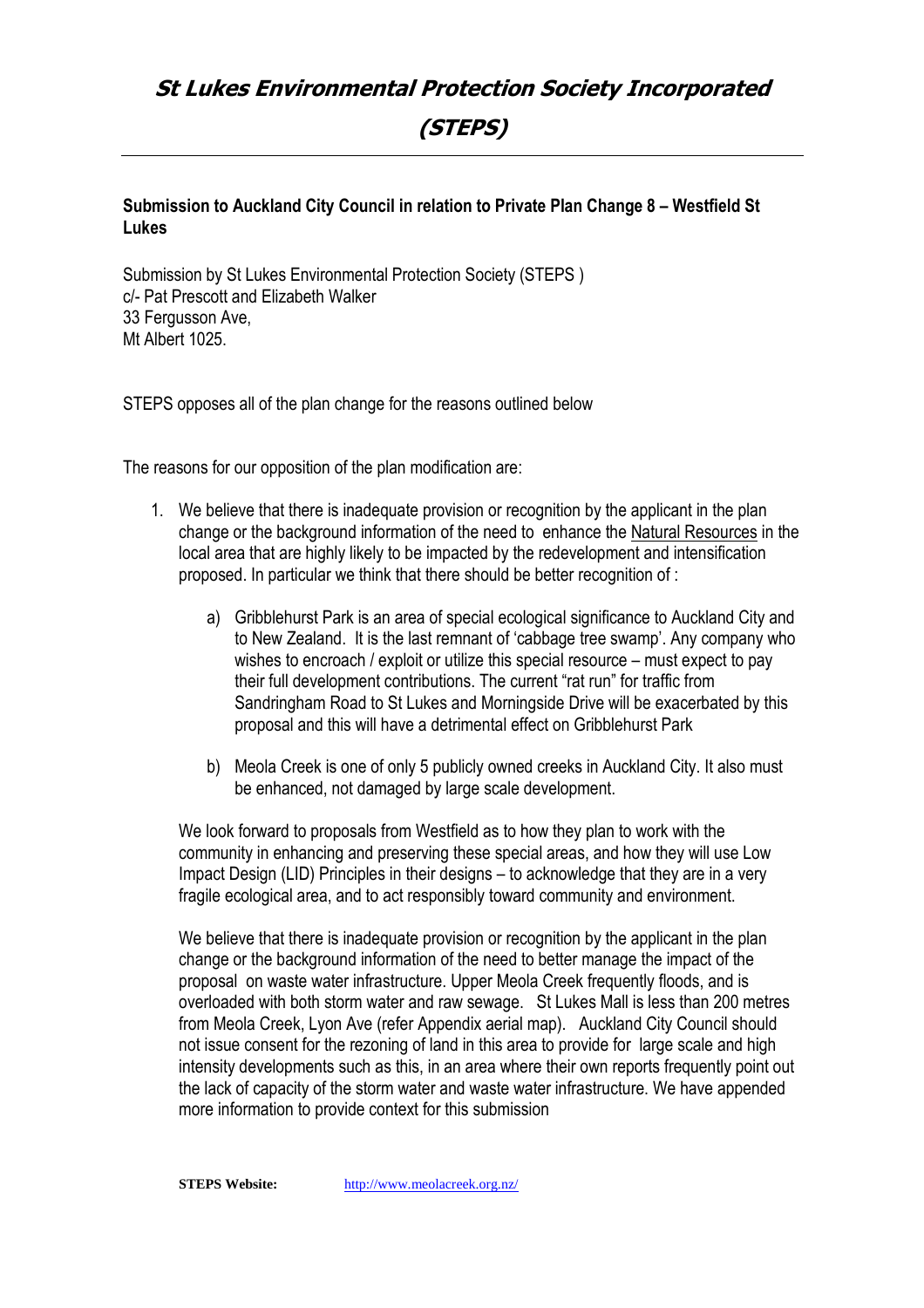1.1 We do not accept Watercare Services statements about adequate capacity in the area when we all know that waste water and stormwater already overflow here many times a year prior to a proposed 5 or 10 fold increase from St Lukes. The change from Business 4 and Residential 6a to Business 8 and the nature of the development proposed in the concept plan for the Business 8 zoned land will increase the problems of peak flows as noted by McQuillan in 2004.( See Appendix 4 E )

1.2 Most New Zealanders will find it hard to understand that NZ's largest city accepts a situation where raw sewage frequently flows through public parks and school grounds, and heavy metal pollutants pour into Waitemata Harbour beside heritage protected Te Tokaroa/ Meola Reef. It is hard to understand how Westfield and Auckland City Council have worked for several years to develop a proposal which ignores the unacceptable reality of these overflows through the heart of the western suburbs.

1.3 Rezoning and redevelopment of this site should not be permitted until ARC, Auckland City and Watercare Services upgrade the Watercare Interceptor to stop these overflows, and to separate the combined sewers in Meola Catchment, especially those upstream from Haverstock Rd and Lyon Ave. Typically the Watercare Services Edendale branch sewer overflows at Lyon Ave, and at Haverstock, pouring a torrent of stormwater (including pollutants and sewage from combined sewers) into Meola Creek, and over the grounds of adjacent schools. [ See photos of flooding and number of events in Appendix 4B]

As noted below in the Meola ICS report, the Level of service of Meola combined sewer/ stormwater is well below design standards of Auckland City and Metrowater – 50% cannot handle 1 in 3 year storm flow. The largest overflow in the Meola catchment is in the upper catchment at 96 Haverstock Rd. Indeed it is the largest overflow site in Waterecare Services' entire combined sewer network, followed by Lyon Ave where St Lukes discharges, which is approximately 500 m further north. See Appendix 4B.

Meola Catchment gets 2 full Olympic pools per day of waste and sewer overflows (average) – half of this is above Lyon Ave interceptor – from Watercare Services 'wholesale' sewerage and waste water infrastructure in Haverstock Rd. The north east corner of MAGS grounds (behind Megacentre and St Lukes Garden Apartments) has frequent floods where the two overflows ("96 Haverstock Rd" and "Lyon Ave") combine. When the tide is in at the same time it all backs up and there is serious flooding. [The overflows are listed on p7 – total 1.5 mill cu m per year; 0.722 million cu m (47%) of which issue from Watercare Services at 96 **Haverstock** Rd during 227 large overflows in a year, while 14% issue from Lyon Ave during 80 large overflows in a year. Analysis suggests that each large overflow event is 1-2 Olympic pools of sewage and stormwater. (See Appendix 4B)]

1.4 One major cause of increased overflows and flooding is impermeable surfaces – such as concrete from large developments – replacing the highly permeable volcanic lava, and soil of St Lukes area. Historically everyone in the area had 600 Sq m sections and the area was residential. Large back lawns absorbed the water and it filtered through to the underlying aquifer. Stormwater systems were not needed. Later – stormwater and sewage were collected in the same pipes in some areas (see Appendix 4H) and called "combined sewers". Also since this time many sections have been subdivided and the permeable surface area reduced.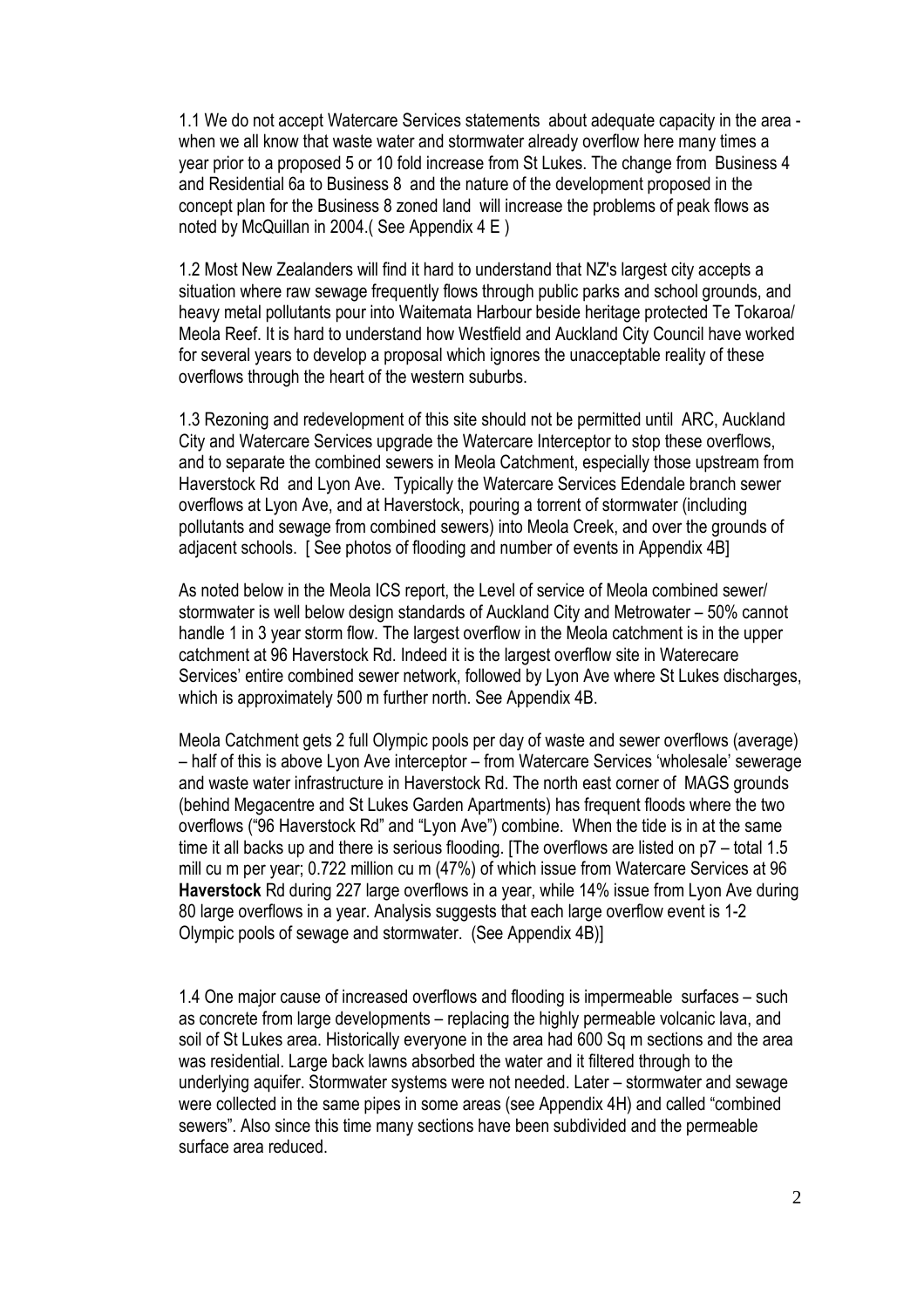1.5 Another major factor which led to more frequent flooding is that large cycle developments (such as St Lukes) and also large high intensity residential developments have covered many square kilometers of this fragile area with concrete. This causes more stormwater to be channeled – and more stormwater overflows to occur. The stormwater contains zinc from unpainted roofs (see Roofing Materials Survey by Bruce Wallace and Partners referenced in Appendix 3), and also car generated pollutants (such as rubber, oil, etc) from concrete and road surfaces. Add to this the sewage from combined sewers south of Haverstock Rd – and this is what flows many times each year, along Meola creek and into Waitemata Harbour.

Meanwhile the authorities – Auckland City and Watercare Services – have NOT upgraded either stormwater or the sewerage infrastructure to support the amount of development their planning department authorized. The existing sewerage and stormwater drains cannot cope.

1.6 Meola Creek is already overallocated. Westfield St Lukes cannot provide any more waste water or sewage flows – and in fact should reduce them significantly. How can approval be granted for them to discharge five to ten times what they already discharge into a sewerage and stormwater system which is already seriously short of capacity?

By contrast, the Westfield stormwater plan states there is adequate capacity in the sewer. **Which sewer?** We understand the Lyon Ave interceptor takes existing flows from St Lukes– and frequently floods already. And it appears that the calculations in Tonkin and Taylor report were for a 1 in 10 year event. ADSRC report predicts increases in peak flows in Auckland (see Appendix 3). We would ask to see the modelling take this into account.

Watercare services know that the sewerage and waste water infrastructure is overloaded. We believe that Watercare Services must upgrade the 'wholesale' sewerage and waste water infrastructure and stop the regular overflows in Meola Creek before Auckland City approves any large scale Private Plan changes (such as Westfield St Lukes) in this catchment, or grants resource consents which cannot be accommodated in the existing infrastructure.

1.7 Further, Auckland City appears to have taken little action, in response to Westfield's own reports which states: "existing northern carpark was constructed in 2003 and appears to have inadequate stormwater disposal capacity." (Please Refer:

- Annexure 10 of the application Report prepared for Westfield NZ Ltd by Tonkin and Taylor Ltd 18 November 2008
- Appendix 4J Response from Auckland City Council regarding Westfield St Lukes Inadequate Stormwater Capacity)

1.8 We submit that proposed changes by the company will have a detrimental impact on the already fragile nature of the upper reaches of the Meola Creek, and on Waitemata Harbour. In particular, reduction in permeable areas (both landscaped and unbuilt areas); and the addition of more households adjacent to the creek will have an impact on Meola Creek, Meola Reef and Waitemata Harbour.

The impacts would come from: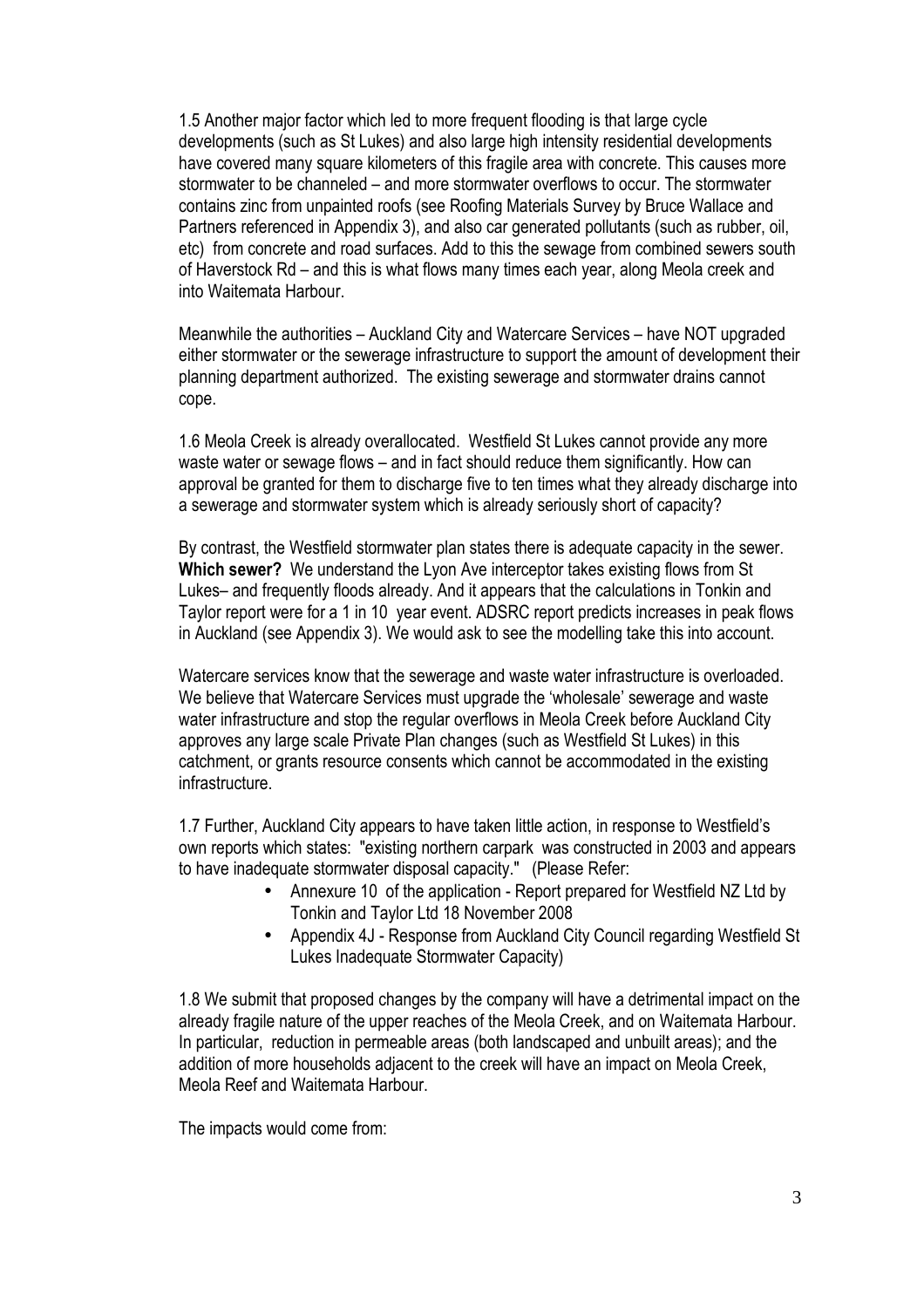- a) A five fold increase in sewage from the occupants of new residential units near to the creek, placing further pressure on the outdated sewerage system, and discharging additional raw sewage into Meola Creek in overflow situations.
- b) A 10 fold increase in stormwater runoff because of reduced permeable surface would again increasing the volume of waste water and surface contaminants into Meola Creek during increasingly frequent overflow situations, as well as preventing natural aquifer recharge.

Given the publicly acknowledged inadequacies of the waste water and sewerage infrastructure in St Lukes and Meola Creek (as outlined above), we ask ACC to decline this application as we do not believe it is acceptable to pour more sewage, foul water and stormwater into Meola Creek as a direct result of development. We request that the marginal impacts of any increase in the number of residences and any reduction in permeable surfaces be realistically assessed.

We believe that there is inadequate provision or recognition by the applicant in the plan change or the background information of the need to better manage water retention and aquifer recharge. A major problem of Meola Creek is LOW base flow. A contributing factor is because impermeable surface prevents natural aquifer recharge. We want to see some innovative designs from St Lukes – as to how their water retention will filter clean water through to recharge the aquifer. Detaining the water in plastic tanks and slowing its release is not enough. It needs to be retained and used on site,to recharge the aquifer and to enhance St Lukes landscape – not pour out to sea.

- 2. STEPS opposes any reduction in the current level of landscaped area; or unbuilt area on the land affected by the proposal unless Low Impact Design approach can be demonstrated. Our grounds relate to the clear environmental impacts shown in Auckland City's and other reports, of the ongoing reduction in permeable surface in the St Lukes and Upper Meola Catchment areas. These impacts are on marine life and the environmental values of Meola Estuary/ Waitemata Harbour. While it might be good urban design to build from frontage to frontage, we also need to be sure that Westfield has incorporated Low Impact Design principles, as an alternative to mitigating the negative environmental outcome that otherwise will inevitably result. (http://www.arc.govt.nz/auckland/low-impactdesign/low-impact-design\_home.cfm and http://cs.synergine.com/ has some successful case studies. )
- 3. STEPS opposes the building heights proposed in B2. Maximum Height. Development should be kept to existing heights. This is not downtown Auckland or Newmarket. Provision for the level of development in B.2 as well as the lift shaft overruns and other elements that are normally exempt from maximum height is inappropriate.

Of particular concern is the fact that the 40 metre max height above datum proposed for Height Area A , 20 metres for Area 1 and the 30 metres for Area 3 and the absence of any building set back would appear to be in conflict with the volcanic cone view of Mt Albert that starts at Exeter intersection A10. This does not appear to have been assessed in the Visual assessment that accompanies the application – why does the St Lukes Concept plan not utilise this view on its door step?

We believe that the development and associated lighting etc above the existing heights need to be controlled. There is no limit on the hours of operation of the facility in the concept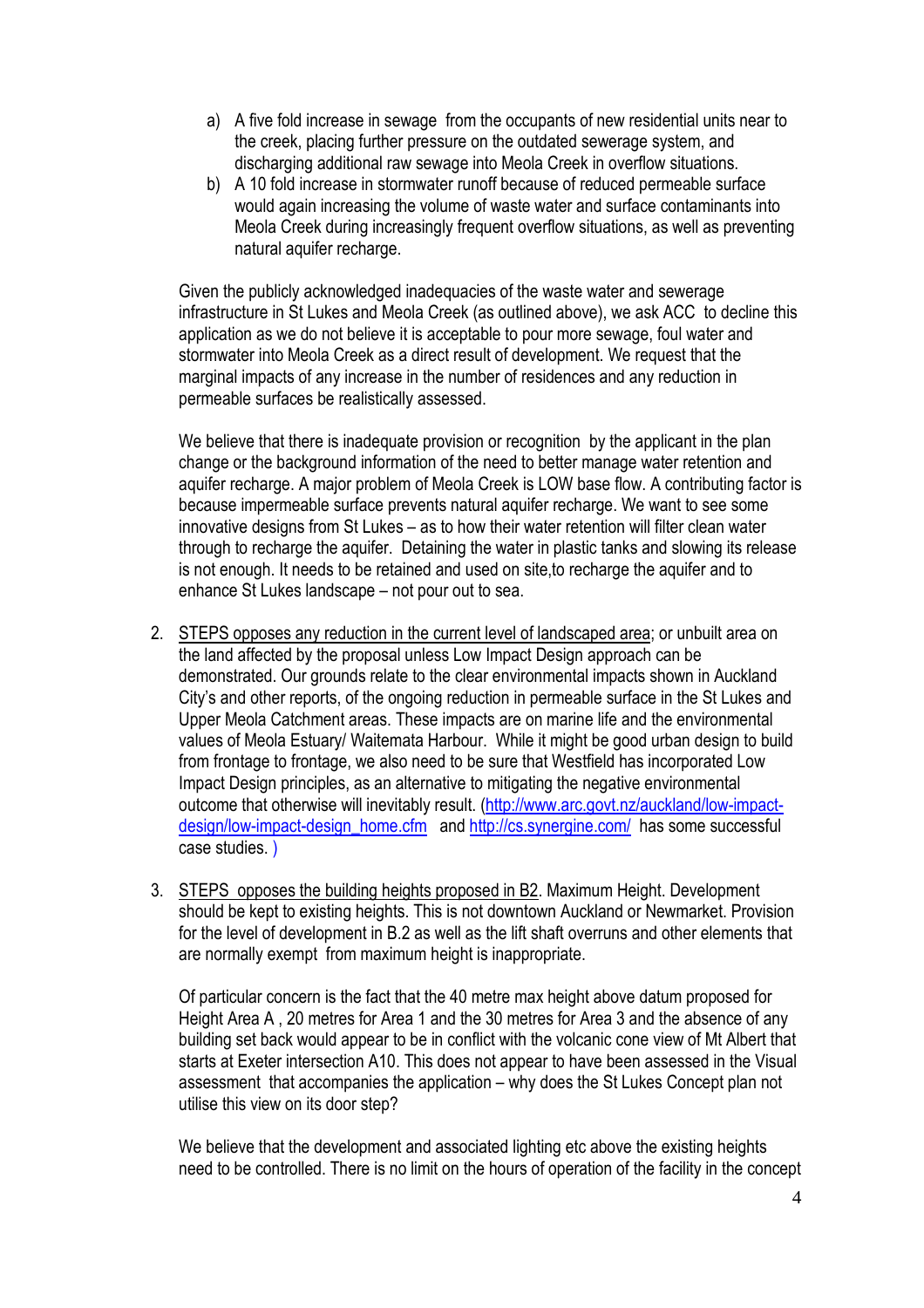plan and we do not accept the kind of light pollution that is evident from a structure of a similar ( perhaps larger scale) than is proposed for Eden Park.

- 4. STEPS is opposed to the provision D9 Exterior Signs it is inappropriate to deal with signs as part of the plan change and make a distinction for St Lukes – signs should continue to be managed though the bylaw.
- 5. STEPS is disappointed to see the approach taken to Transport in the plan change and requests the Council to take a more strategic view when considering the application. Where is the innovation and multi modal approach to transport in the actual plan change provisions? While Bus Transfer Station is a permitted activity in Area A where is the requirement that the bus transfer station will be built? Sylvia Park has shown a successful model for this and STEPS would like to see a similar approach taken with a cap on development until the bus transfer station and other transport options to reduce reliance on private motor vehicles are provided by Westfield as 'financial contributions'. Where is the transport to the Morningside railway station? And what about enhanced bus connections to Britomart and other parts of the city – especially out of peak hours?
- 6. STEPS is also concerned about the Impact on Public Health as there is already a documented public health issue with high bacterial counts in the grounds of MAGS due to storm water inadequacies (as specified above from the ICS report). We note that Watercare Services have advised that the existing Edendale Branch sewer has adequate capacity to receive the additional waste water but this not a static situation. Council is permitting other development and we believe that no additional stormwater would be permitted to discharge into the sewer

There are similar public health impacts in Meola estuary at Te Tokaroa. Additional raw sewage, and runoff from developments in the area around St Lukes may be difficult to measure, but it certainly has a marginal effect to worsen a public health situation which is already unacceptable, though not well known.

7. STEPS is also concerned about the Impact on Water Quality

STEPS submissions (on water quality and Meola Creek overflows) relating to various developments adjacent to the creek have typically been ignored by RMA Commissioners, who accept Watercare Services and Metrowater advice that the pipe to remove waste water off site has sufficient capacity. Metrowater and Watercare Services, in turn do not appear to take note of official reports which state that existing frequent large overflows from Watercare Services at Lyon Ave and 96 Haverstock Rd, directly into Meola Creek are not acceptable. STEPS finds it very difficult to understand why submissions - stating that further intensification, more sewage, more stormwater, and increased impermeable area will only harm the Auckland environment, causing degradation of water quality, and increased public health risks - are overlooked by Auckland City Commissioners. Our conclusion is that for some reason Auckland City RMA Commissioners do not believe that water quality is within their brief. STEPS believes that this approach does not conform with the spirit of the RMA. It is possible that it also does not meet the legal requirements of the RMA either.

# 8. Library

STEPS requests more detail on plans for the library – is there any intention that it be moved? If so - what do the people of Auckland and residents of St Lukes gain from this?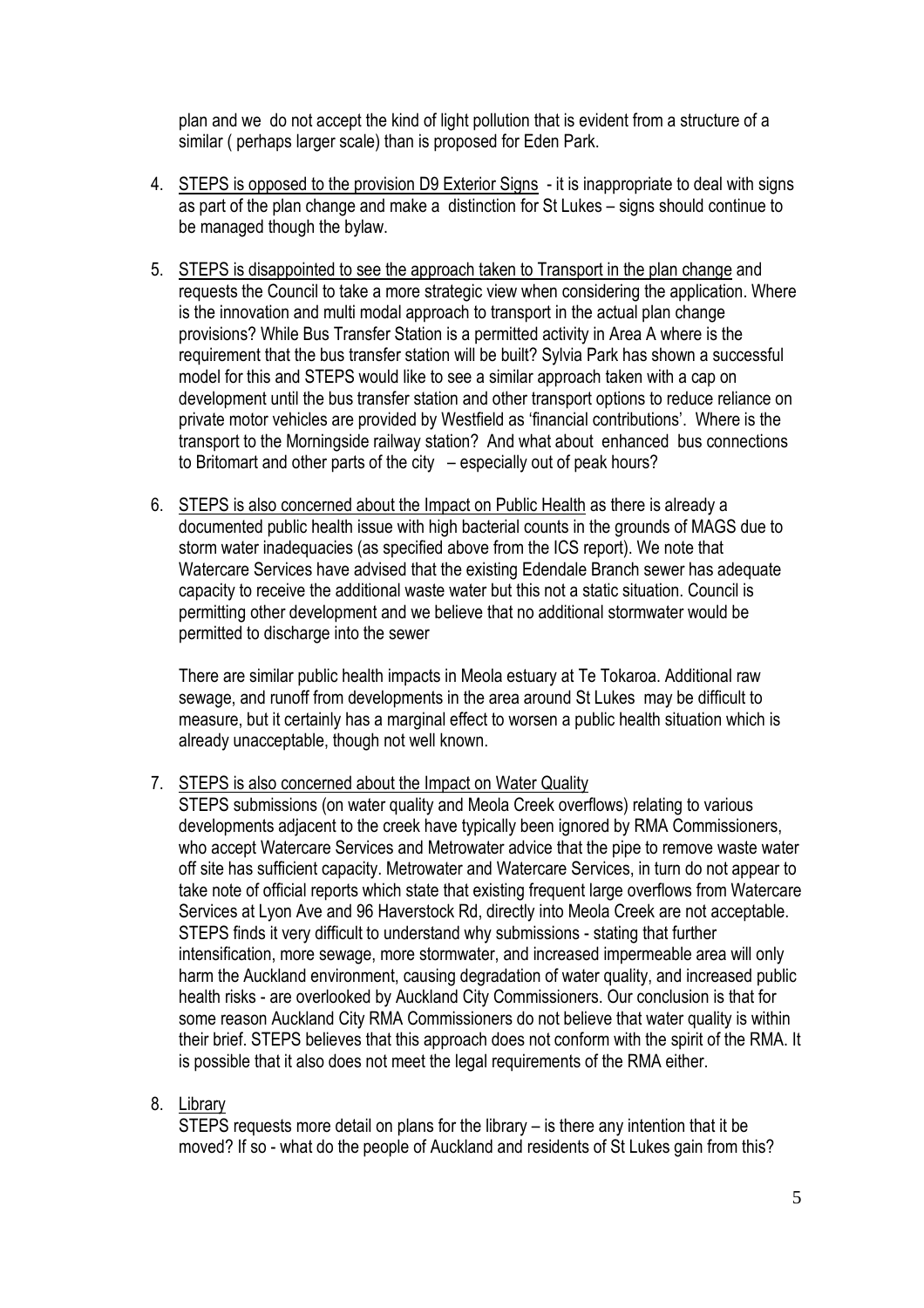9. Timing

We question whether the timing of this application has been influenced by current discussions regarding removal of the ability of owners to carry out Private Plan changes. At a time when there are huge changes in both Auckland governance and the RMA itself, we request our local authorities to not be rushed into a decision when perhaps investigation of impacts has not yet been completed.

# **If the council is of a mind to approve the plan change application then we would like to see the following changes:**

- a) We do not agree with the approach taken in the plan change (Restricted Discretionary Activities D3. New Buildings and additions and alterations to existing buildings 3.1 General Criteria for Building Design) to restrict the matters that any new buildings are assessed against to matters only related to design and appearance as proposed in the plan change. We believe that any new building should also be assessed in relation to the ability of the infrastructure in the area to cope with the additional load placed on it by the building, any parking and building occupiers at peak periods of use and in times when the local infrastructure is at capacity.
- b) We believe that a development of this scale should be more self sufficient. More effort should be made to be more sustainable and that approaches developed to reduce flows, retain and harvest storm water using LID, and to more sustainably deal with the consumption of water and emission of wastewater before it leaves the site.
- c) We support the provision of high density residential development but only if the whole development is required to be more sustainable, and the infrastructure (Storm water and waste water) in the local area has been upgraded. However that capacity will be 'finite' and Westfield will be competing with other activities to take up that capacity - we believe each new development and any increase in floor area should be assessed even if the zoning is changed. We believe Westfield is constantly looking at ways to increase numbers ( shoppers and other users ) and this will mean that their 'allocation' of infrastructure capacity needs to be able to be adjusted in step with the uptake by others in the area.
- d) We are concerned that the existing northern carpark constructed in 2003 .appears to have inadequate stormwater disposal capacity as of now. This means the existing development does not meet council standards ie. it is producing excess runoff and we would not like this situation to continue, or any new parking areas to also create similar runoff. We are alarmed with the prospect of any excess storm water from the site being directed on to adjacent road reserves and then being able to continue along the natural course downstream of the shopping centre [i.e. into Meola Creek at Lyon Ave]. We believe that on site storm water management techniques should be required. These techniques should be such that they have aesthetic and amenity value for shoppers and residents, and that they improve the environment.
- e) In relation to C2. Financial Contributions/ Development Contributions we are opposed to any confidential discussions as normally occurs in relation to a Private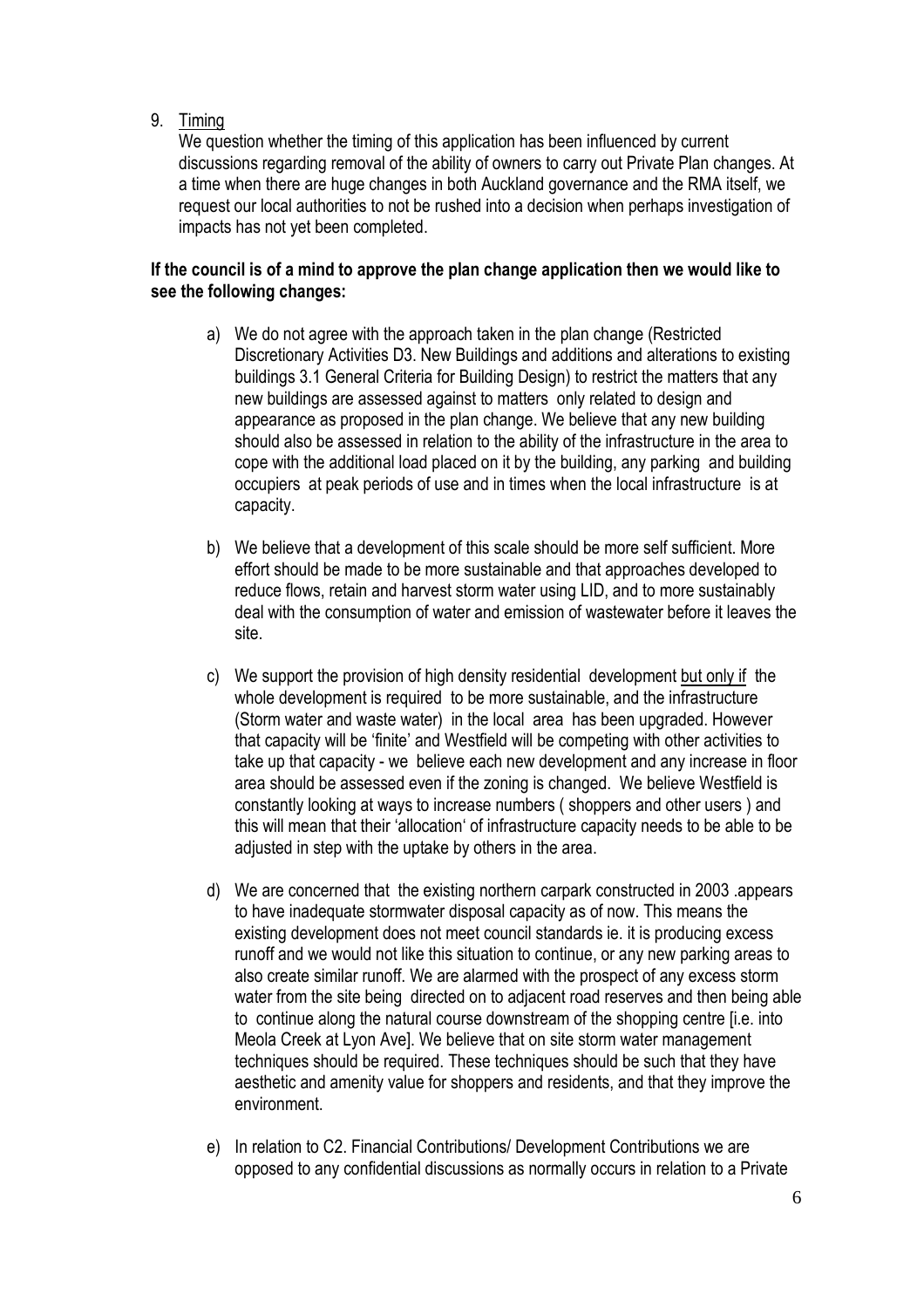Development Agreement. We believe that the contribution from Westfield to the cost of off-site works should be part of the public realm and if the zoning is approved the quantum of the financial contributions and/ development contributions should be specified in the plan change and therefore subject to appeal or alternately reflect without change the relevant contribution requirements of the Council's Development Contribution policy that applies at the time of the development.

If the council decides to specify the contributions levels in the concept plan (which is our preference) then we believe the contributions should be in relation to:

- Enhancement of Gribblehurst Park
- Enhancement of Meola Creek
- Upgrade of the Watercare Interceptor; and that there should be a cap on further development until this upgrade occurs
- A requirement that a bus transfer station will be built as per the Sylvia Park model with a cap on development until this facility is built.
- f) We recommend a condition be applied regarding selection and treatment of all roofing and drainage materials, so that roofing materials do not result in pollutants being added into stormwater.
- g) We also recommend that Westfield St Lukes be required to demonstrate incorporation of low impact design principles in their designs, and recommend that they work with ARC and appropriate local authorities to achieve this.
- h) B2. Maximum Height. Development should be kept to the height currently in the district plan for the site

We ask that the Council decline the private plan change request for the reasons outlined above . If the Council chooses to grant the request we ask that the plan change is amended in the manner specified in our submission.

We wish to be heard at the public council plan modification hearing.

Elizabeth Walker **STEPS** 

-------------------------------------------------------- Date 29 May 2009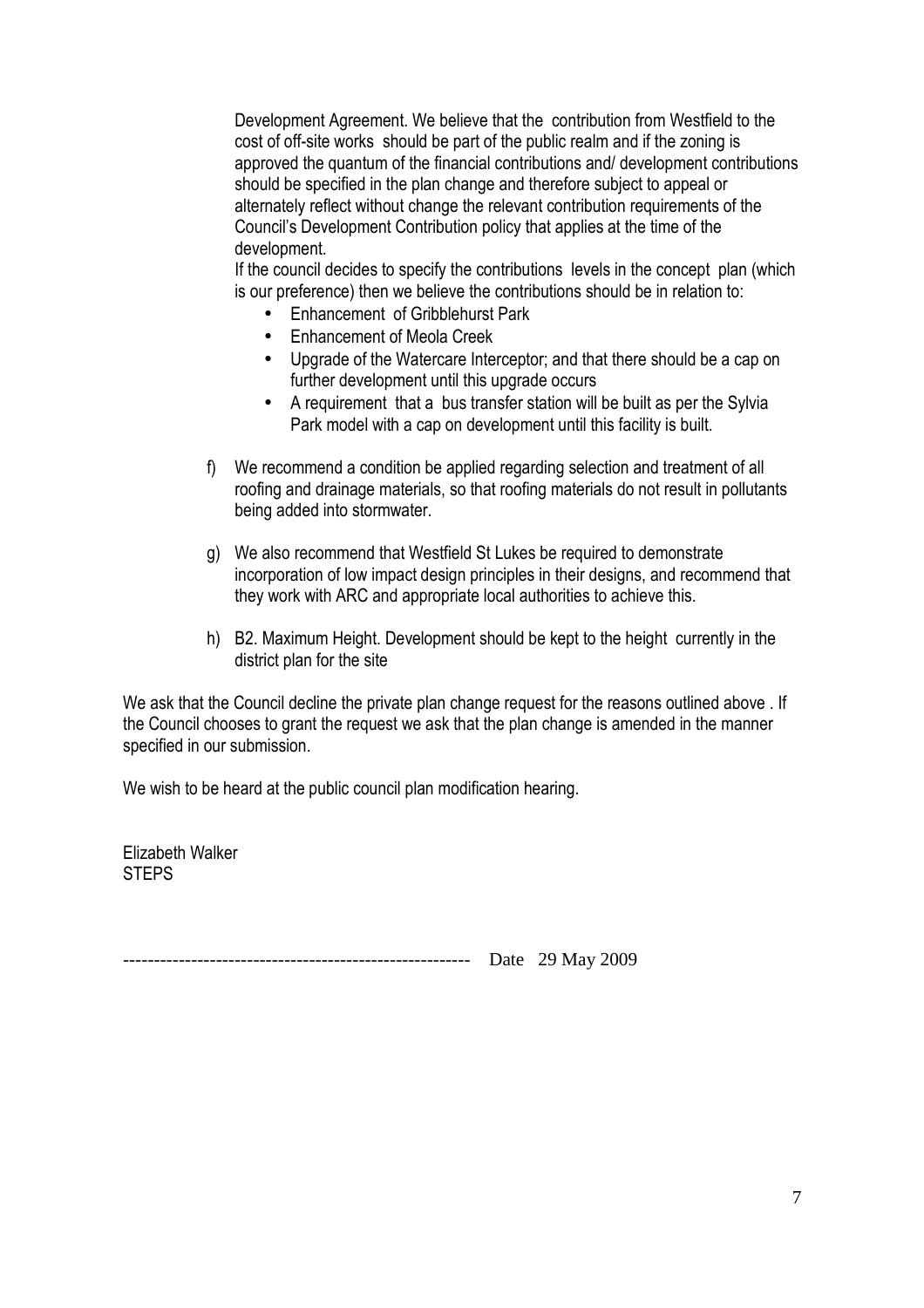# **Background**

### **Situation – Meola Creek Upper Catchment**

Meola Creek originates at the foot of Owairaka/ Mt Albert, and is fed by natural springs from the large aquifers which underly the Mt Albert/ Sandringham/ St Lukes/ Three Kings area. It flows from Haverstock Rd Mt Albert to the Waitemata harbour outlet at Meola Rd, Pt Chevalier, a distance of about 6km. 79% of its length is bounded by reserves.

Meola Catchment is bounded by Mt Eden Rd to the east, Mt Albert Rd to the Southwest, Carrington Rd to the west, and New North Rd to the northeast. The catchment has an area of 1576 ha and makes up about 10% of the surface area of Auckland isthmus. It is the largest single catchment in Auckland City. [Refer Integrated Catchment Study Stage 1D Water Quality Monitoring Report (Area 1) (Auckland City, Metrowater, 2004) pp2-3].

Meola Creek is owned by Auckland City Council and managed by Metrowater. The Springs which form the source of the Meola Creek are on DOC and Plant and Food land on the lower slopes of Mt Albert. [Refer to Appendix 4 I1 Upper Meola Creek Survey Map 1842 ].

#### **The State of Meola Creek - 2009**

Within the living memories of STEPS members Meola creek has contained fresh watercress which local people gathered and ate. Meola Creek was where local mothers took their children down to collect tadpoles less than 30 years ago. (See Appendix 1 for an outline of STEPS goals and activities).

There are many Auckland City (ACC) reports documenting the stream's decline over several decades, and many reports which promise that within 10 years the sewers will be separated; or the sewerage infrastructure will be fixed. To our knowledge no funded plan to relieve or improve the overflow situation is in place. (See Appendix 4F and 4G for some of these reports). We fail to understand why developers and ACC would continue developing in the vicinity of Meola creek without taking this fact into account.

Further we believe that any large scale change such as Westfield St Lukes is proposing in the Upper Meola Catchment, represents an opportunity to enhance the health and value of both Meola Creek and the underlying aquifer. The existing Roy Clements Treeway represents a very fine example of forward thinking by Mt Albert Grammar School or MAGS, with the support of Auckland City, Metrowater, and STEPS.

STEPS invites developers in this area to follow this example by contributing to the prevention or remediation of damage to this creek. Low Impact Design Principles are advocated by ARC and supported by STEPS. In addition STEPS has published the outline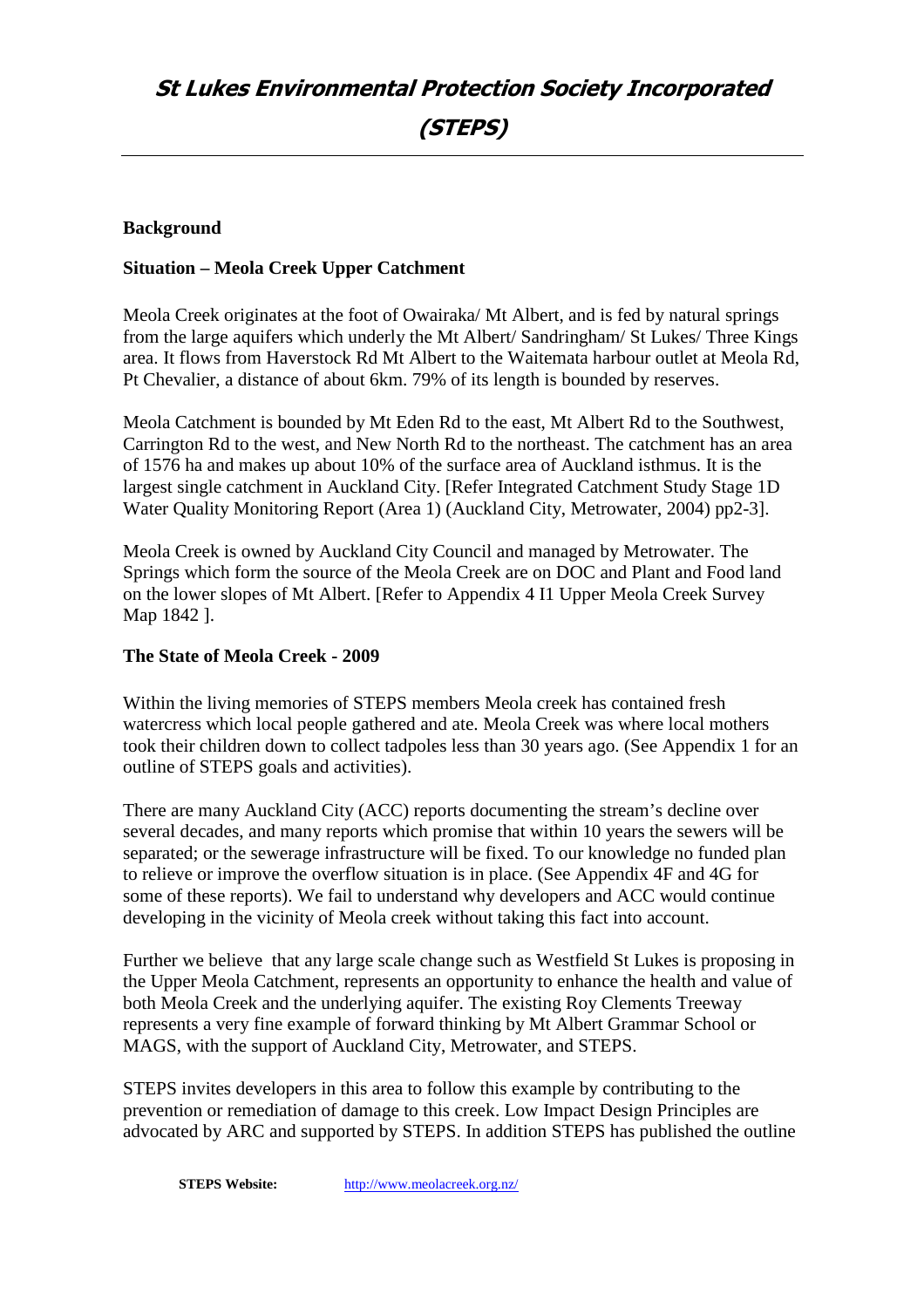of a program of projects to improve Meola Creek. We would be happy to discuss these with Westfield St Lukes and we invite their involvement and support. http://www.meolacreek.org.nz/2009/04/09/meola-creek-restoration-projects/

While the existing situation is rooted in the historical combined sewer, Auckland City has had many years to start to reverse the situation. Public and private developments represent another contribution to the ever growing tide of sewage and runoff that is pouring down Meola Creek. It is time to stop additional development on the creek, and start to take care of it. We look to Auckland City Council and Watercare Services to provide some real financial and moral leadership for the benefit of existing and future local residents, Meola creek, Meola Reef, and the wider Meola Catchment.

This means funding sewer separation projects and upgrading the capacity of the Watercare Services sewerage infrastructure BEFORE undertaking large scale developments such as Westfield envisions here.

| <b>Resource</b>        | <b>Responsibility</b>         | <b>Comment</b>                            |
|------------------------|-------------------------------|-------------------------------------------|
| Meola Creek            | Auckland City Council -       | Contracts Metrowater to manage the        |
|                        | owner                         | creek                                     |
| Water supply and       | Metrowater – 'Retail'         |                                           |
| waste water (including | water supply and sewerage     |                                           |
| sewage) removal        |                               |                                           |
|                        | <b>Watercare Services-</b>    |                                           |
|                        | 'Wholesale' water supply      |                                           |
|                        | and sewerage                  |                                           |
| Storm water            | <b>Auckland City Council-</b> |                                           |
|                        | owner                         |                                           |
| Combined sewers        | <b>Auckland City Council-</b> | Contracts Metrowater to separate          |
| (storm water and       | owner                         | them (but Meola is not funded)            |
| waste water)           |                               |                                           |
| Creek bed              | DOC - owns the water          | DoC letter says that it is managed by     |
|                        | course in Meola Creek?        | <b>Auckland City Council</b>              |
| Water Quality in       | <b>Auckland City</b>          | Overall responsibility                    |
| Meola Creek            |                               |                                           |
| Water levels,          | <b>Auckland Regional</b>      | <b>Issues Resource Consents for Water</b> |
| discharges, and        | Council                       |                                           |
| removal of water       |                               |                                           |

# *Responsibilities for Meola Creek*

It appears to us that nobody takes accountability for the quality of water in Meola Creek, nor in the Waitemata Harbour where runoff and sewage discharges. Despite Te Tokaroa /Meola Reef being the most highly protected natural asset in Auckland City (as noted in the Appendices) large scale intensive development is encouraged by Auckland City planners. Water quality in Meola Creek is not measured even annually – let alone monthly; and is not published.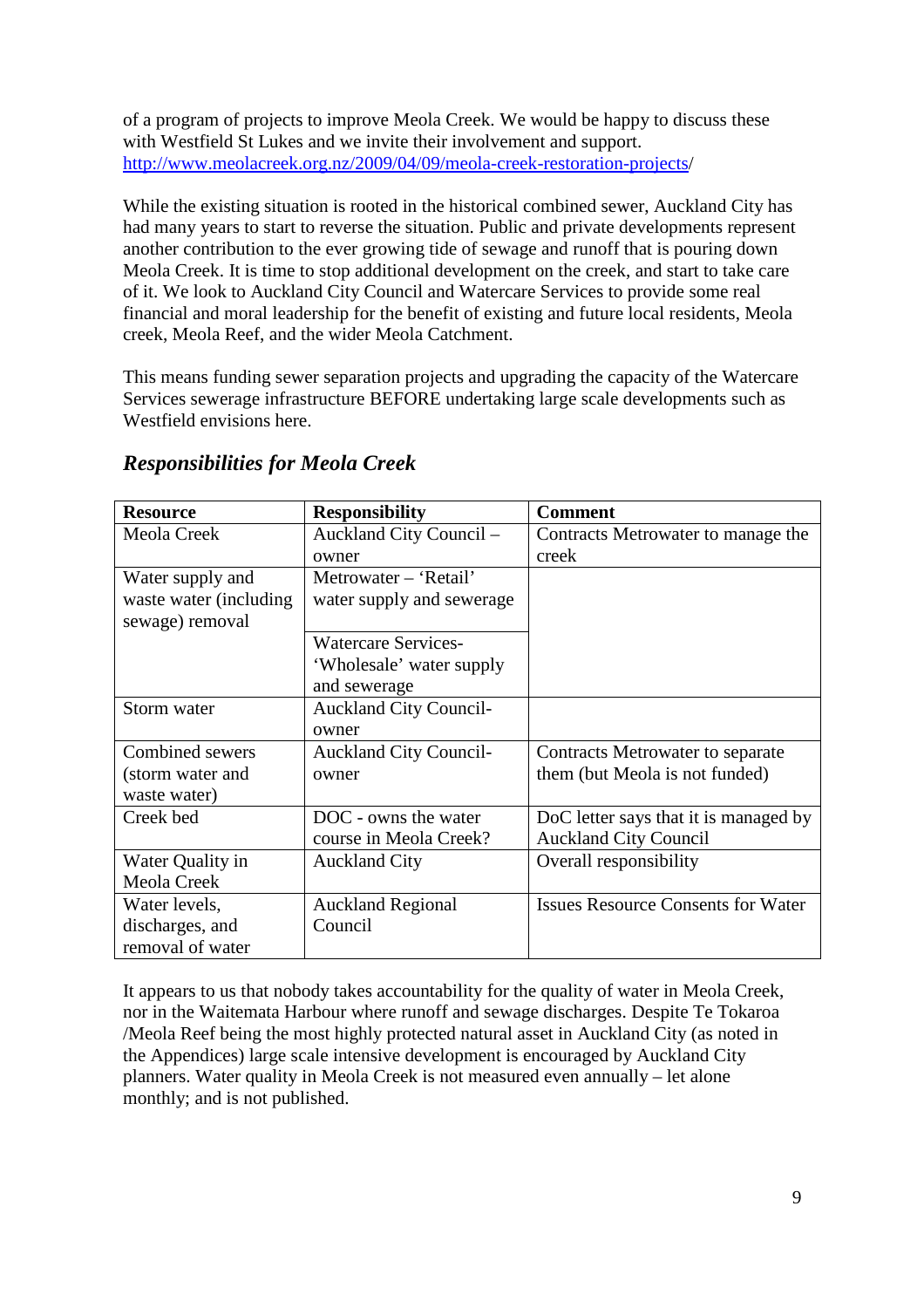#### Aquifer, Water table and creek flow

One of the major reasons for the poor health of Meola Creek is that its natural flow has been significantly reduced so that year round, but especially in summer, the creek is as low as a few centimetres, except when Watercare Services overflows and floods occur and raise the creek level by several meters. Between its source on Plant and Food land, adjacent to the Haverstock Rd overflow; and the bridge at the top of Kerr-Taylor Reserve where the recently formed pipes end, water now flows at a small trickle. (See photos of 160 Haverstock Rd). By contrast, historical pictures show a sizable spring on Plant and Food land.

The very high variability of depth, velocity, and flows place a great burden on Meola Creek and its surrounding floodplain. Auckland City may have an engineering solution in managing the creek in this way – but the loss of normal flow, plus the addition of raw sewage and heavy metal pollutants –means the loss of nearly all native flora and fauna in and around the upper creek, and ongoing damage to the flora and fauna in the Waitemata Harbour. Erosion of the creek bank after one flood is shown in photos.

It has recently become apparent to STEPS that the water removed from the head of the aquifer by Winstones Quarrying operation at Three Kings is probably the primary cause of the significantly reduced natural flow which has been noticed by residents and members over the past 15-20 years. Refer: Report prepared for Westfield NZ Ltd by Tonkin and Taylor Ltd 8 July 2008 p1. "At its current depth (quarry base at RL34, with quarry rim at RL60-RL80 approx), resources are being extracted from **below regional groundwater**  level. Groundwater within the quarry is depressed to below the quarry floor by pumping from a well within the quarry property."

# *Summary of Reports in Appendices 3 and 4.*

From the reports attached and other sources published by Auckland City, Metrowater and others, it is indisputable that the protected marine life at Meola Reef is being progressively poisoned by the mix of raw sewage and overflow from increased impermeable areas, roads, galvanised roofs (refer to Roofing Materials Survey referenced in Appendix 3), and runoff from developments during construction.

Meola Creek / Roy Clements Treeway is prone to flooding frequently – almost entirely because of overflows from Watercare Services (See Appendix 4B which also contains number and volumes of overflows). According to the ICS report the volume of overflows including raw sewage flowing through Meola Creek equated to 1528032 cu m/ year [or 611 Olympic swimming pools per year] on average. Nearly half of these come from 96 Haverstock Rd, and emerge adjacent to government owned Housing New Zealand Corporation (HNZC) existing properties at 160-162 Haverstock Rd, approximately 5 meters from the creek. Averaging figures for large overflow events imply that overflows equivalent to 1-2 Olympic pools at each of Lyon Ave and Haverstock Rd are typical, and that maximum flows are much larger. STEPS has included photos of the creek in flood, and also has videos of the water roaring through the pipes into the creek from both 96 Haverstock Rd and Lyon Ave during a significant downpour. Residents can see sewage in the creek at such times. This occurrence is observable many times a year, often within even 1 hour of rain commencing. Toilet paper and rubbish are commonly seen on the banks following storms.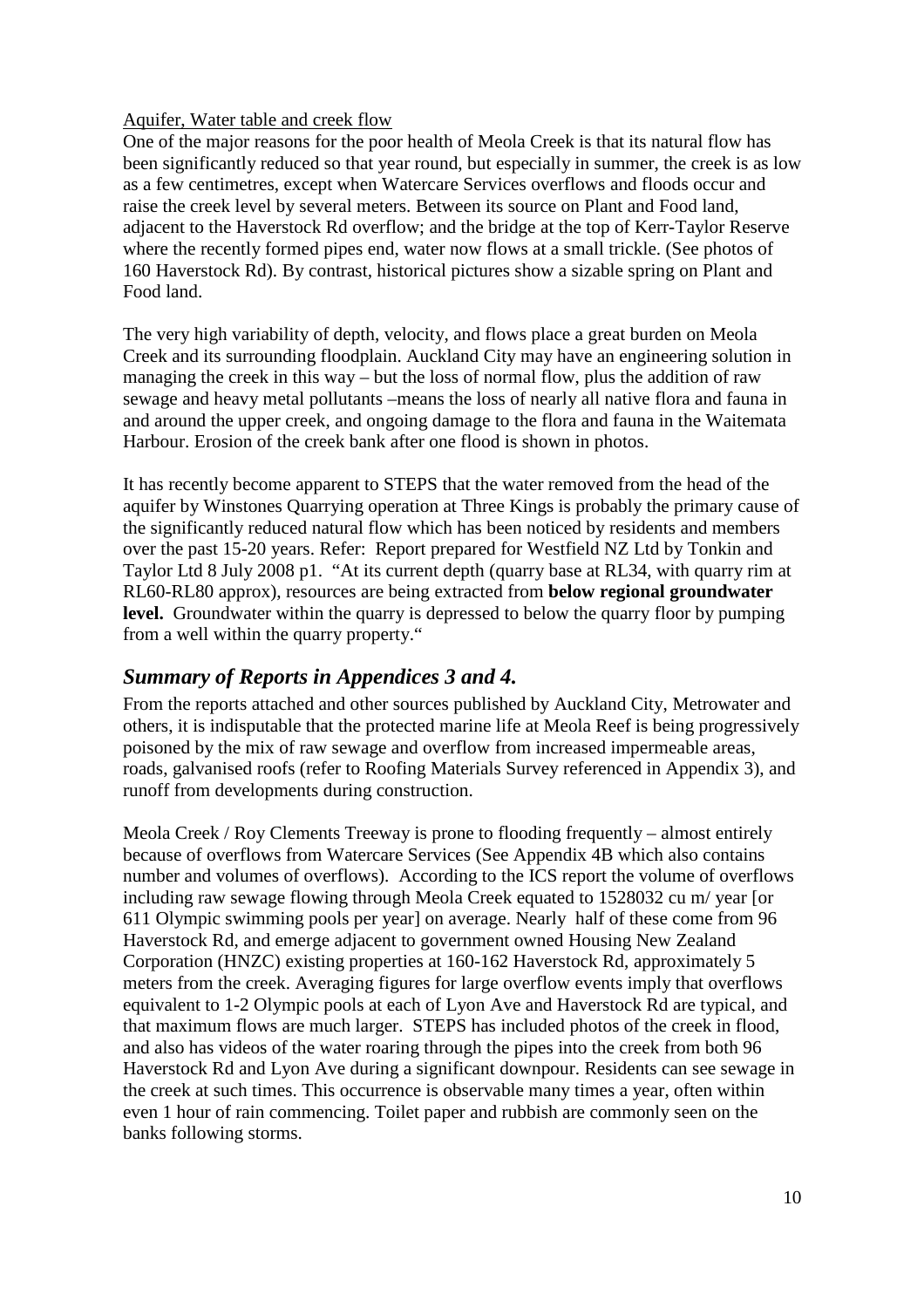To the Society's knowledge, no significant upgrades or improvements have been made to reduce the frequency or volume of raw sewage overflows into Meola creek since the ACDSRC Report was written in 2001. In our view it is highly likely they have significantly increased, in part because of the increase of high density development in this area. Development plans and the marginal impacts of these on an already fragile volcanic area and its related water sources, represent another incremental degradation of the environment, specifically on at least five significant listed natural features identified by the Auckland City DP as requiring protection.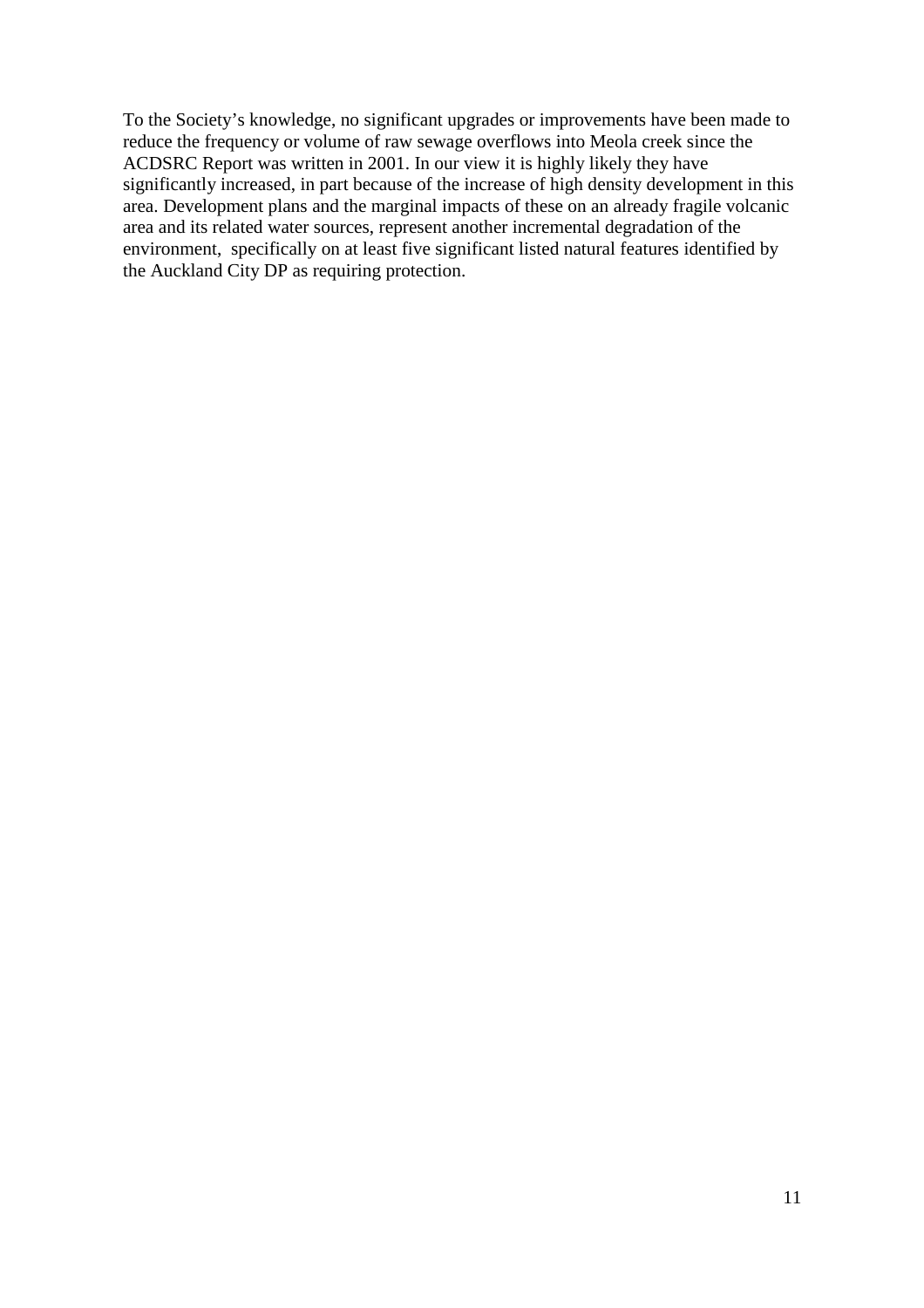# **Appendix 1 St Lukes Environmental Protection Society**

STEPS focuses on the upper reaches of the Meola Creek, the Kerr Taylor Reserve and the green spaces surrounding it. (See Appendix 4 I2 Aerial map Upper Meola Creek)

The Society greatly values the Owairaka/ Mt Albert volcanic field, Meola Creek and other associated natural features, and is working to achieve the following aims:

- 1. To enhance and improve the Kerr Taylor Reserve as an open space for use by the people of the St Lukes-Sandringham-Mt Albert area, through working with the Community Board, the Auckland City Council, schools and other groups.
- 2. To see the quality of the water in Meola Creek improved, and the public health, environmental and cultural values increased, through working to ensure that the Auckland City Council, Watercare Services and Metrowater improve the water quality and upgrade inadequate drainage and sewerage systems.
- 3. To maintain or expand the extent of the existing open spaces and walkways in the St Lukes area, through working with all groups who have an interest in the area.

The Society is hopeful that as environmental awareness grows, Auckland City will "daylight" or restore the Meola Creek, and remove the piping and armouring put in place by engineers over a number of years, obscuring the once attractive natural water course. (This course of action has been officially recommended to Auckland City in the Meola Integrated Catchment Management Plan Phase 2 Report – Remedial Options (Sinclair Knight Mertz 2002). )

Eden Albert Community Board has recognised STEPS as a stakeholder in the Kerr-Taylor Reserve, and the Society has been working with Metrowater on public education talks and on planting the banks of Meola Creek in 2007 and 2008. Our plantings will reduce water temperature and enhance both bird life and marine life in the creek.

In 2008 we added Meola Creek to the list of NZ Rivers in wikipedia http://en.wikipedia.org/wiki/Meola\_Creek and established a web site and blog for STEPS.

# **MEOLA CREEK - PROGRESS:**

Several practical steps have been taken to start to protect the upper creek

June 2007 – Metrowater planting north of bridge linking MAGS and Kerr Taylor Reserve May 2008 – Metrowater commission Te Ngahere revegetation plan for Roy Clements Treeway on MAGS land

May 2008 City Development Committee commits to improve Meola Creek (Appendix 4K)

June 2008 – Hort Research plant wetland at the headwaters of the Meola Creek (at "DSIR", Mt Albert Rd)

June 2008 - STEPS Application to EIF for planting another wetland

August 2008 – Eden Albert Community Board notice of motion to approach ARC in relation to management of Meola Creek as a contaminated water way.

August 2008 – Metrowater boardwalk and planting on MAGS land to south west of St Lukes Garden Apartments – more planting planned

March 2009 – Published portfolio of projects to clean up Meola Creek.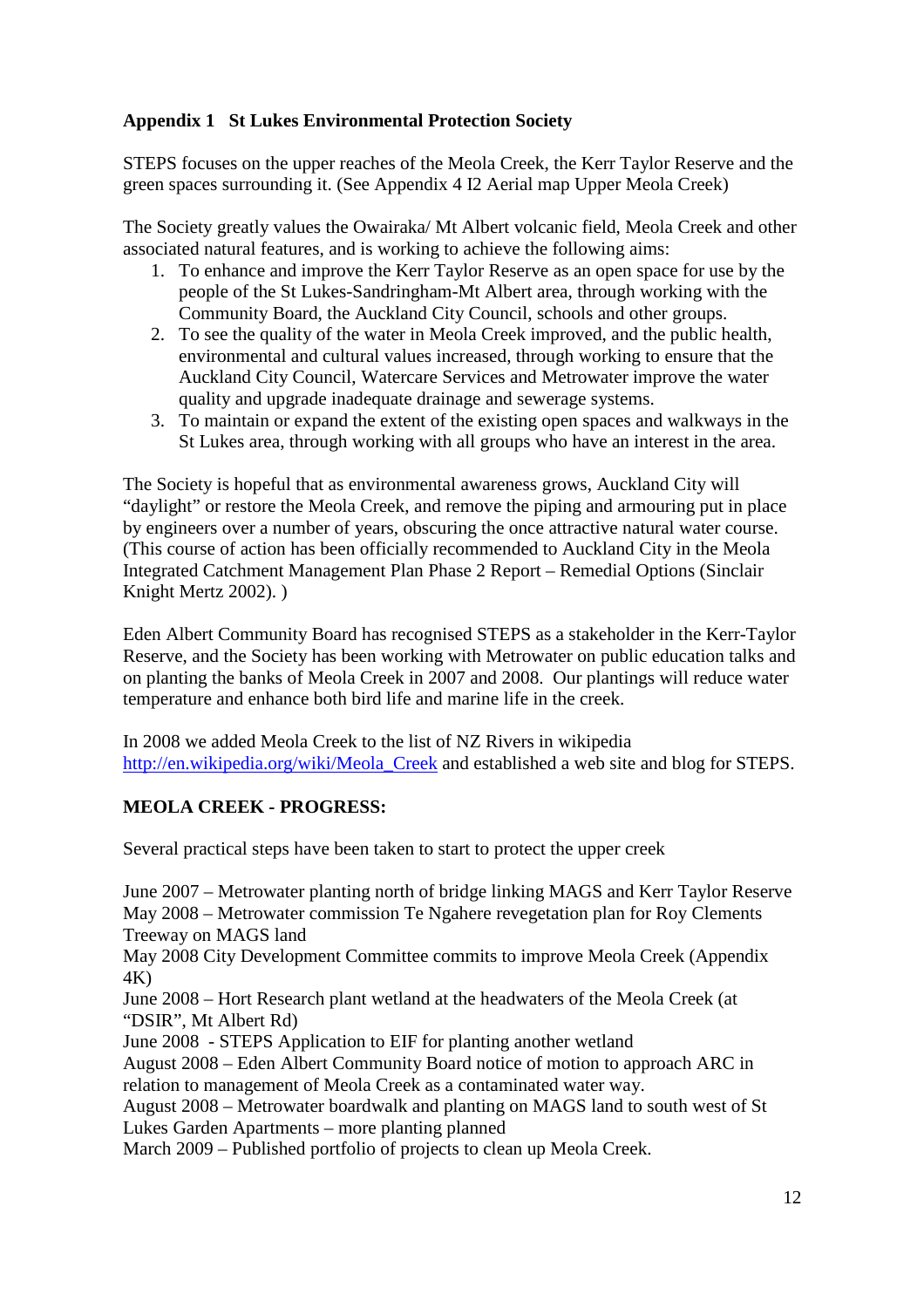May 2009 – Planted a wetland on MAGS land adjacent to northern boundary of Kerr Taylor Reserve.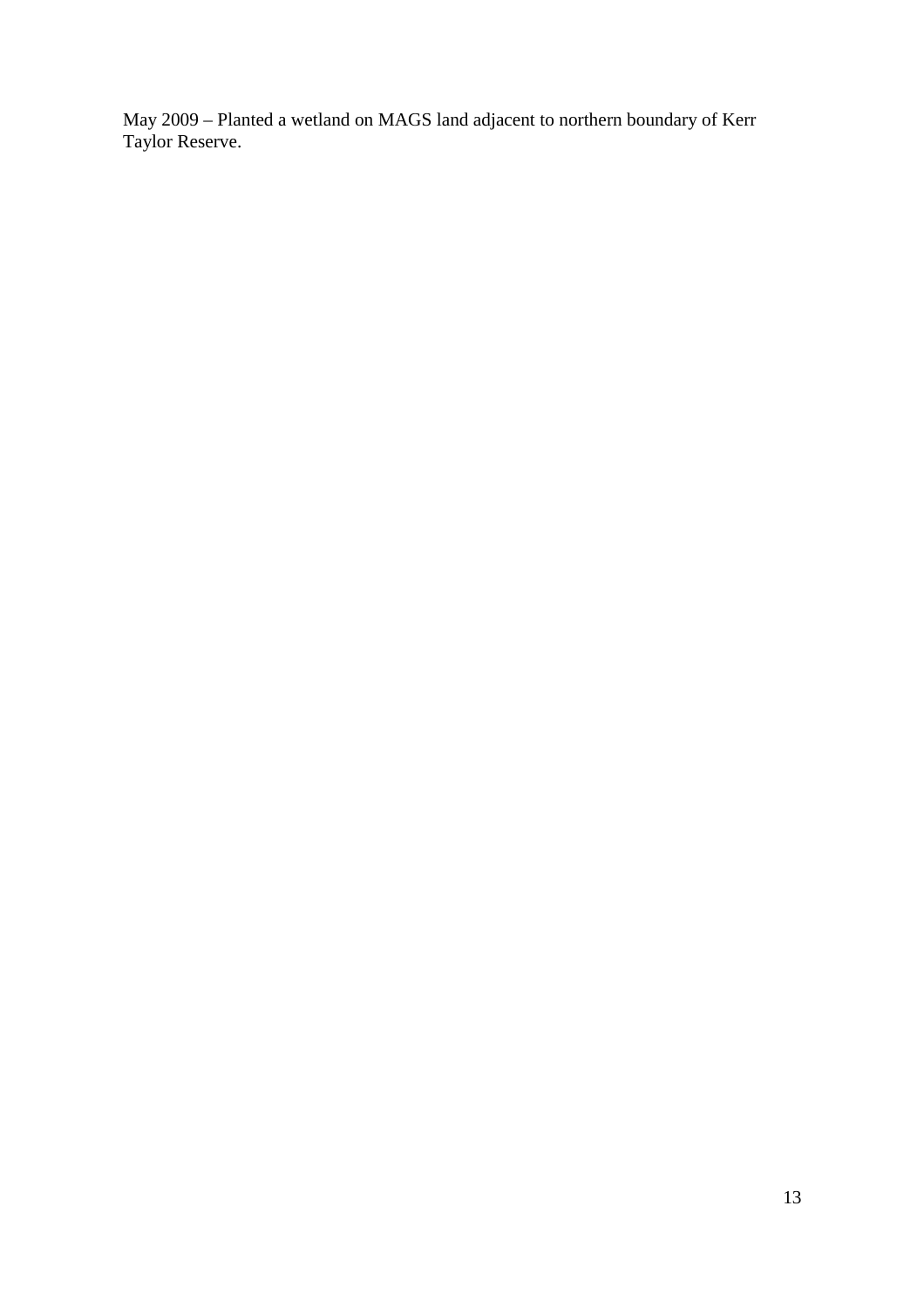# **Appendix 2 PLANNING PROTECTION FOR MEOLA CREEK**

We note that the Auckland City (AC) District Plan (DP) Annexure 2, p3 shows the following significant natural features which directly relate to the Upper Meola Creek:

- **Volcanic Landforms Owairaka/ Mt Albert** approx 200 meters West; **Three Kings** approx 3km South East
- **Aquifer Underlying Westfield St Lukes, Western Springs, Three Kings. [**It is sometimes called Meola Catchment aquifer, Western Springs Aquifer or Three Kings aquifer.] (See Appendix 4C4)
- **Owairaka, Mt Albert** and surrounding district ie on site at Westfield
- **Ecological Area Western Springs** 2km north and a part of the Meola Catchment aquifer
- **Significant Stream Channel Meola Creek** (one of only 5 publicly owned water courses in Auckland City)
- **Ecological Area Te Tokaroa Meola Reef**

In Part 5A Natural Resources, the DP lays out how important each of these elements is. These and a few other "particular environmental elements… can and must be maintained and where practicable enhanced" (p4). The DP also states the principal goal of the Resource Management Act, sustainable resource management will be achieved by adopting strategies to address natural environment issues.

Yet within the District Plan itself, it is unclear to us that any consideration has been given to the protection or enhancement of these significant natural features of Auckland City.

The DP also states (Part 5A p 4) that a combined foulwater/ stormwater sewer system serves approximately 16% of Auckland city's area. [We have shown in Appendix 4B that sewers in Meola catchment constitute a large part of this, and that this in turn causes ongoing problems for Meola Creek, Meola Reef and the people of Auckland.]

The DP states (Part 5A p 8) that mechanisms to recognise and enhance the qualities of water resources include:

- "Development is limited in those areas with a significant drainage problem until it is remedied."
- "Consideration of sustainable recharge of aquifers when considering relaxation of the site coverage controls"

We request that Auckland City and Watercare Services pay heed to these words from the DP, and upgrade the infrastructure before they support/ allow any large scale Private Plan changes/ Developments such as Westfield St Lukes.

# **Other Planning Frameworks Relating to Meola Catchment**

Te Tokaroa Meola Reef is the northern end of a 10km lava flow stretching from Three Kings. It extends 2 km north over Waitemata to within 500m of the North Shore. Meola Creek discharges to the west and Motions Creek discharges to the east of the reef.

Te Tokaroa Meola Reef is designated as:

a Coastal Protection Area 2 under the Auckland Regional Coastal Plan;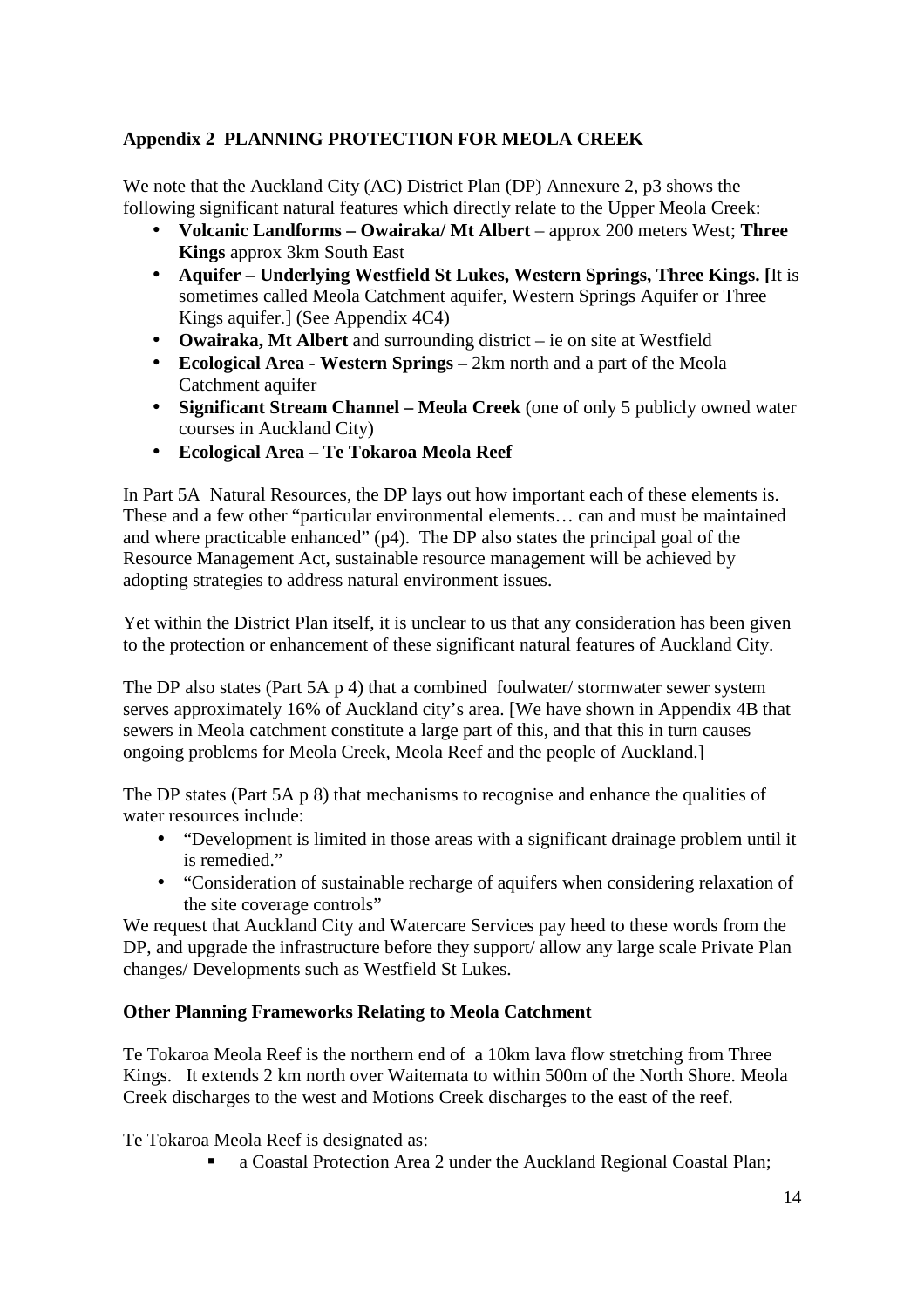- its marine vegetation zoned as Protection Area 1; and
- a conservation zone under the 1987 Waitemata Harbour Maritime planning scheme (p 138 ACDSRC Report)

### **ARC POLICY**

As noted in the MINUTES OF A MEETING OF THE EDEN ALBERT COMMUNITY BOARD HELD ON WEDNESDAY, 27 AUGUST 2008

"The Auckland Regional Council (ARC) has jurisdiction over water bodies in the region. The ARC Regional Policy Statement (RPS), chapter 8, which deals with Water Quality, outlines a range of issues associated with degraded water quality within the region, and identifies a number of methods and actions to undertake with the goal of improving water quality. Meola Creek is classified within chapter 8 as a body of water with significantly degraded water quality (Table 8.2).

The following lists the relevant parts of the plan relating to bodies of water such as Meola Creek;

8.4 Policies: Development and Redevelopment

*1. Land use intensification in urban areas shall only occur where adequate provision is made for:* 

*(i) control of sediment discharges;* 

*(ii) control of stormwater discharges;* 

*(iii) collection, transport, treatment, purification and disposal of sewage;* 

*(iv) protection of the quality of groundwater recharge especially into aquifers used for water supply purposes;* 

*(v) protection of water quality and riparian margins;* 

8.4.5 Methods *4. District plans shall not provide for land use intensification in sewered catchments that are at a maximum capacity for sewage disposal and/or have inadequate drainage (which is resulting in hydraulic overloading of the sewers) unless services are upgraded to an adequate capacity, or a commitment made to upgrading, sufficient to handle the demand that will result from the intensification."*

In addition STEPS notes that Chapter 9 deals with Water Conservation and Allocation.

9.1 …The management of water use has a strong regulatory focus. Part III of the RM Act establishes different presumptions to govern water use from those applying to the use of land. The taking, damming or diversion of water is prohibited unless allowed by a resource consent or by a rule in a regional plan. Exceptions to this include the taking of water for an individual's reasonable domestic and stock watering needs or for fire-fighting.The taking of geothermal water for use for tikanga Maori is also an exception. The exceptions however are subject to there being no adverse effects on the environment. The Resource Management Act defines water as including fresh water, coastal water (sea water) and geothermal water, but excluding water in any form while in any pipe, tank or cistern. The ARC has the function under section 30(1) of the RM Act of:

*(c) The control of the use of land for the purpose of:* 

*(iii) The maintenance of the quantity of water in water bodies and coastal water.* 

*(e) The control of the taking, use, damming, and diversion of water, and the control of the quantity, level, and flow of water in any water body, including:* 

*(i) The setting of any maximum or minimum levels or flows of water.* 

*(ii) The control of the range, or rate of change, of levels or flows of water.*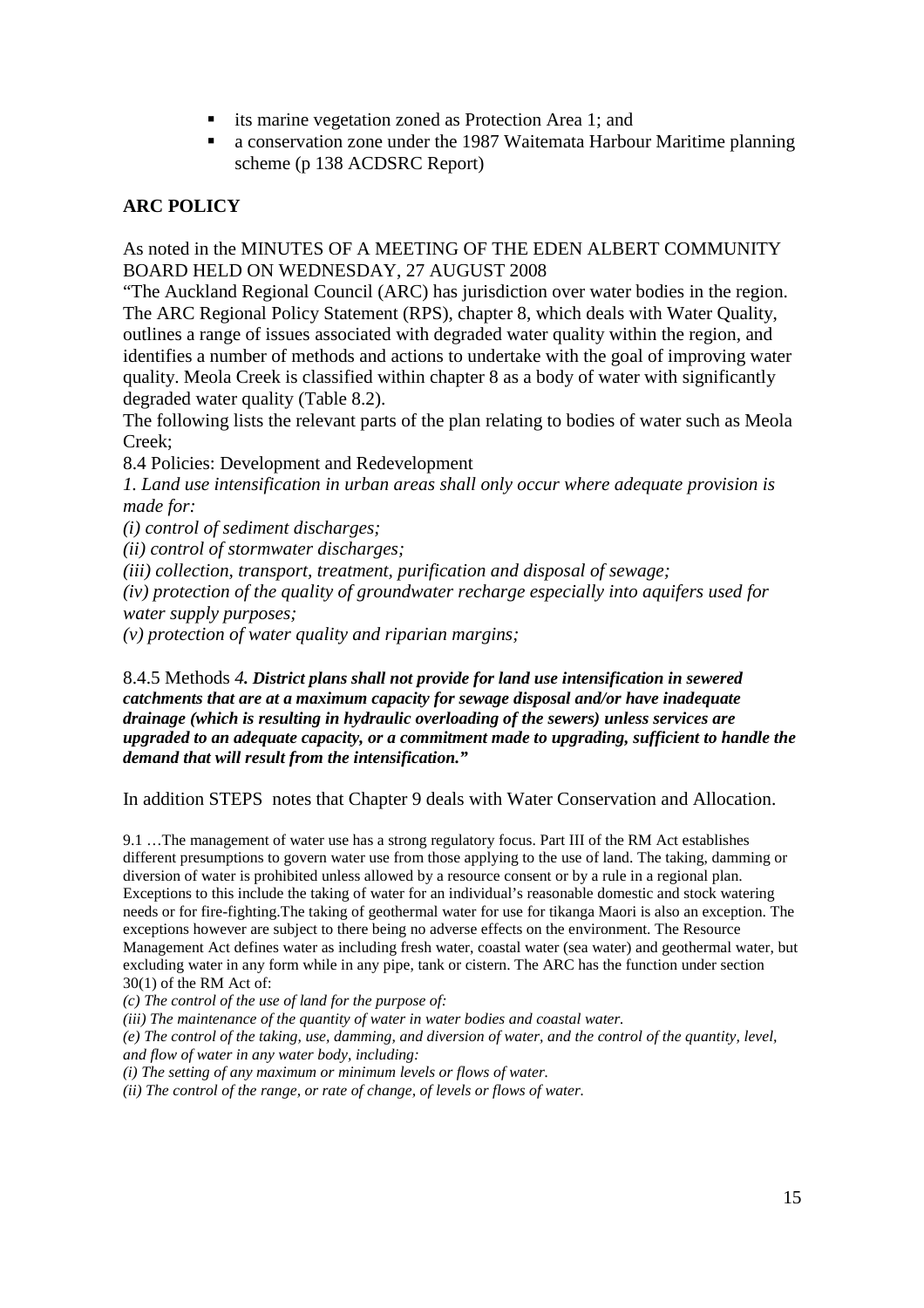# **Appendix 3 Reports on Meola Creek**

We recommend to Westfield St Lukes, Auckland City Council, their planners and their advisors two key sources of information :

- 1) Auckland City Drainage System Resource Consents, Assessments of Environmental Effects, March 2001 ["ACDSRC Report" available on line from Metrowater]
- 2) Meola Integrated Catchment Management Plan Phase 2 Report Remedial Options (Sinclair Knight Mertz 2002) ["ICS report"] See Appendix 4A

Further information was prepared for a legal case:

3) Statement of Evidence by Michael McQuillan before the Environment court (St Lukes Park Owners Committee vs Auckland City Council) 11 October 2004 (RMA 626/02) ["McQuillan evidence for ACC" – attached in Appendix 4E] NOTE: We are told that the case was resolved out of court and that in fact this evidence was never give to the Environment Court.

In addition STEPS can provide a copy of a recommended unpublished report:

4) Assessing and mitigating the environmental impacts of stormwater flowing into Meola Creek and its receiving environments. From the School of Geography and Environmental Science, University of Auckland, October 2005. ["UA report"].

These documents convey a picture of neglect of the past, existing and potential future environmental value of Meola Creek which flows into Waitemata Harbour on the South Western side of Meola Reef.

STEPS also recommends Manukau City Council Oruarangi Catchment Industrial Development Roofing Materials Survey *Bruce Wallace Partners Ltd, Project 11140, March 2006* which can be found on the web.

Te Tokaroa/ Meola Reef is only a few km downstream from Upper Meola Creek. STEPS finds it very difficult to reconcile the designations protecting the creek, with the past and present activities which are conducted by Auckland City, Watercare Services, and others, in the Meola Creek catchment.

The reason that Auckland City and Metrowater applied for the drainage system resource consents in 2001 was so that we can continue to pour raw sewage and stormwater down Meola Creek and other watercourses into Waitemata Harbour for at least another 35 years. No current funded plan is in place to change this situation – though STEPS has held discussions with Watercare Services, Auckland City and Metrowater on this subject.

Ch 7 of ACDSRC Report above states: "… water flows in some streams are greater than would be predicted from topographical catchment area – especially where waste water overflows originate outside the storm water catchment" [They] "add significantly to storm water flows". ACDSRC Report also states

• The combined overflows discharge untreated wastewater into Meola Creek during approx **50%** of rain events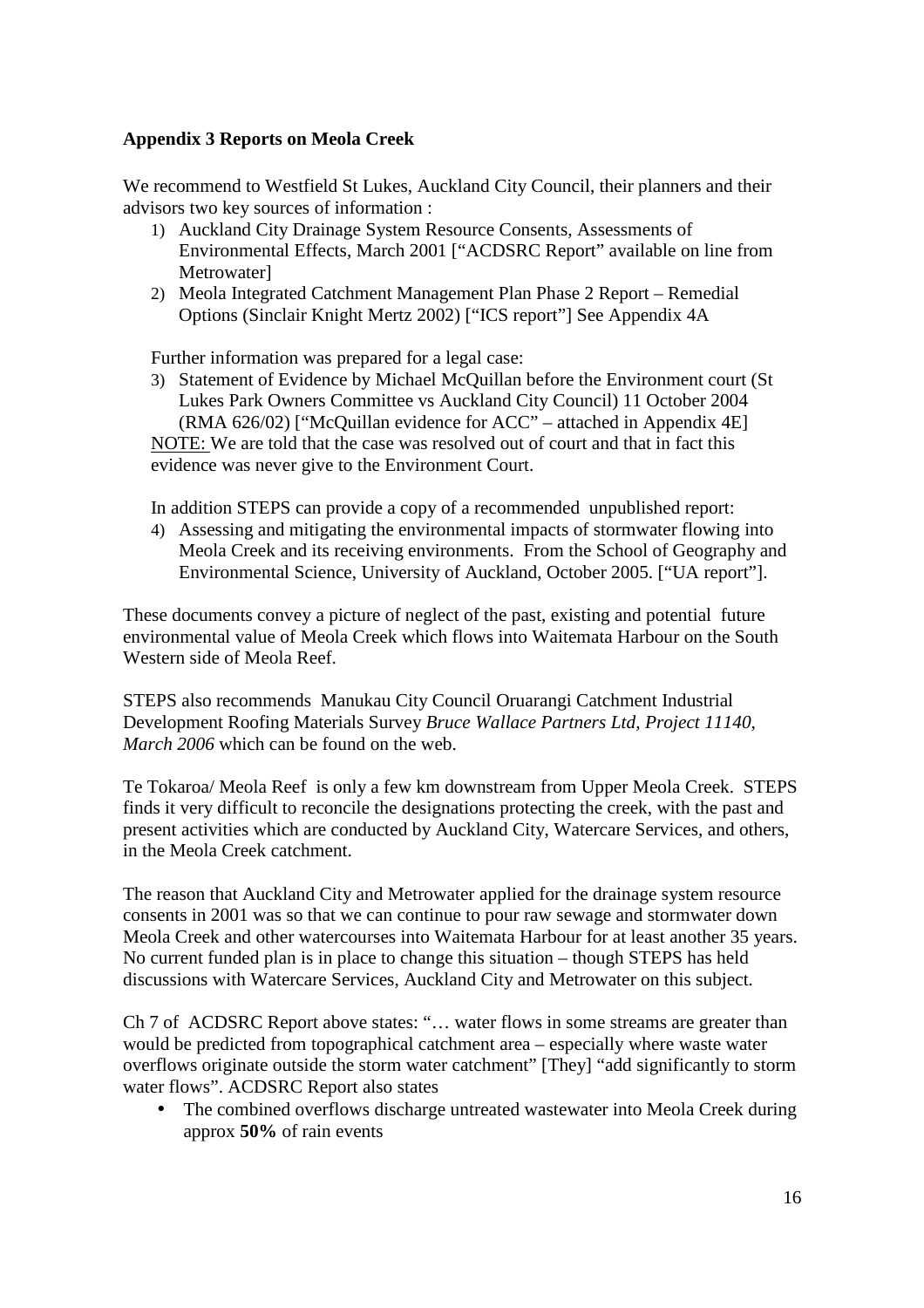- Meola Creek estuary has the highest concentrations of enterococci (18,342 Ec/ 100 ml) and greatest number of days with Ec concentrations above guideline values which would require beach closure
- Stormwater runoff ... increases significantly as the amount of impermeable surfaces increases with development. Urban development also reduces the availability of rain water soakage areas…. As urban development progresses the proportion of impermeable surface tends to increase and this generates increased volumes of runoff. In general terms every millimetre of rain falling on a square meter of impermeable surface gives rise to one litre of stormwater runoff (p37)
- Likely future climate Salinger et al (2001) conclude: climate warming will lead to increases in peak flows from storms in Auckland urban catchments from now until 2050

ICS report states:

- Poor water quality in Meola Creek is a product of both waste water and storm water discharges to the creek. The main source of most bacterial and nutrient contaminants in Meola creek is from waste water discharged to the creek from overflow structures. Heavy metals and suspended solids within the creek originate primarily from storm water runoff that overflows from the combined sewer system.
- Measured bacterial levels were high along the whole length of Meola Creek. Levels in the upper reaches of the creek in the vicinity of MAGS exceeded the NZ guidelines for recreational body contact activities of 125 faecal coliforms and 33 enterococci.
- **The upper section of Meola Creek is in a far worse state than the lower reaches of the creek** [usually the opposite occurs in most waterways.]
- To a large extent the ecological health of Meola Bay depends on the health of the upstream catchment. Many of the pollutants from stormwater runoff and sewage overflows into Meola Creek ultimately end up in the coastal area.
- Approximately 40% of the Meola Catchment contains combined sewer systems. In addition most of the waste water flows from soakage areas and separated areas contribute to the combined pipes.
- There are 26 overflows within Meola Catchment that discharge combined wastewater and stormwater to the Meola Creek. [61% occur in the small upper creek area shown in our aerial map (See Appendix 4A6)]
- **Level of service of combined sewer/ stormwater well below design standards of Auckland City and Metrowater – 50% cannot handle 1 in 3 year storm flow** (Section 2 p2)
- Up to 24% of combined wastewater within 1500 Ha catchment discharged to Meola creek in 1992 (Section 2 p3)
- Haverstock Rd and Lyon Ave (Watercare Services overflows) worst make up 90% of total flows in upper creek (Section 2 p3)

The UA report documented that

- zinc from roofs and tyres was at very high levels in Meola Creek upper catchment
- the estuarine receiving environment next to Meola Reef has critical levels of zinc and other heavy metals.

The report recommended that mitigation should focus on at source methods of controlling stormwater. These include **minimizing impervious surfaces** when constructing new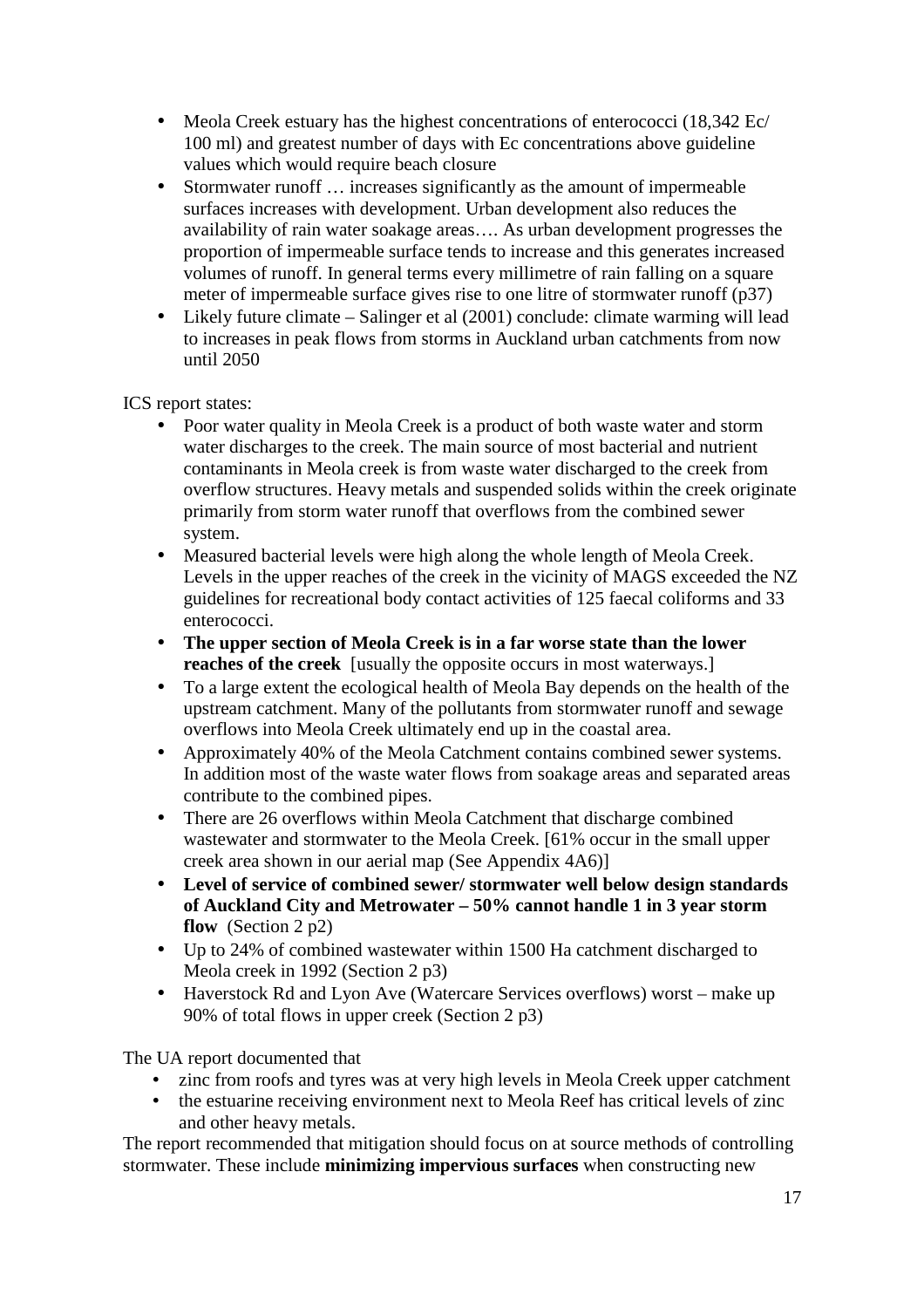subdivisions, ie. low impact urban design. Remediation can also include approaches such as siltation or detention ponds and sand filters to remove zinc and other contaminants before they enter the creek.

In October 2004, McQuillan evidence for ACC stated, [with regards to 4 Wagener Place, which is about:

- > 100m upstream from Westfield St Lukes;
- > 50 m upstream from the Edendale Branch Watercare Services overflow at Lyon Ave; and
- > 200 m downstream from Haverstock Rd Watercare Services overflow]
- a feature … is the number of overflow relief points that discharge untreated waste water directly to the Meola Stream…[Meola creek] is considered highly polluted
- [High density residential] developments place a greater strain on waste water and storm water infrastructure than most business developments…primarily because of peaking factors including a main peak in water use and waste water disposal between the hours of 6am and 9 am…[as a ] result of early morning ablution routines
- The **principle source of pollution is wastewater overflows from Watercare main trunk line upstream in Haverstock Rd**
- Uust downstream is another major Watercare waste water overflow [Lyon Ave]. This overflow regularly operates even in only light rainfall events
- ...A signal to readers of the District Plan that the site [4 Wagener Place] is appropriate for high density residential activity. In my view this would be conveying an incorrect signal given the public health risks associated with the pollution of Meola Stream and constraints associated with the area's waste water infrastructure.
- … in the general area of **St Lukes/ Morningside where there are significant infrastructural issues**

In October 2004, Dietsch evidence for ACC stated:

- Sandringham… "area of change" is accorded a priority 3 rating; indicating that the area requires infrastructural upgrading before planning for growth may start.
- In light of the priority 3 rating,  $[my]$  view that 4 Wagener place would be capable of accommodating in excess of 100 residential units]…is dependent on the availability of **sufficient infrastructural capacity.**

To provide additional context, Auckland City Council advised that the open space provision in the Eden-Albert Ward in 2004 was 2.2 ha per 1000 people - the lowest for Auckland city, which averages 4.27 ha per 1000 people as compared to 4 ha per 1000 people, the general NZ standard. The fact that Upper Meola Creek is in a ward which has approximately half the green space of every other part of Auckland City is relevant to the channelling of runoff, and waste water discharge in the Meola Creek catchment, since green spaces usually have a high proportion of permeable surface. Permeable surfaces in this volcanic area are key to enhancing water quality in Meola Creek and Waitemata harbour and maintaining the health of the aquifer.